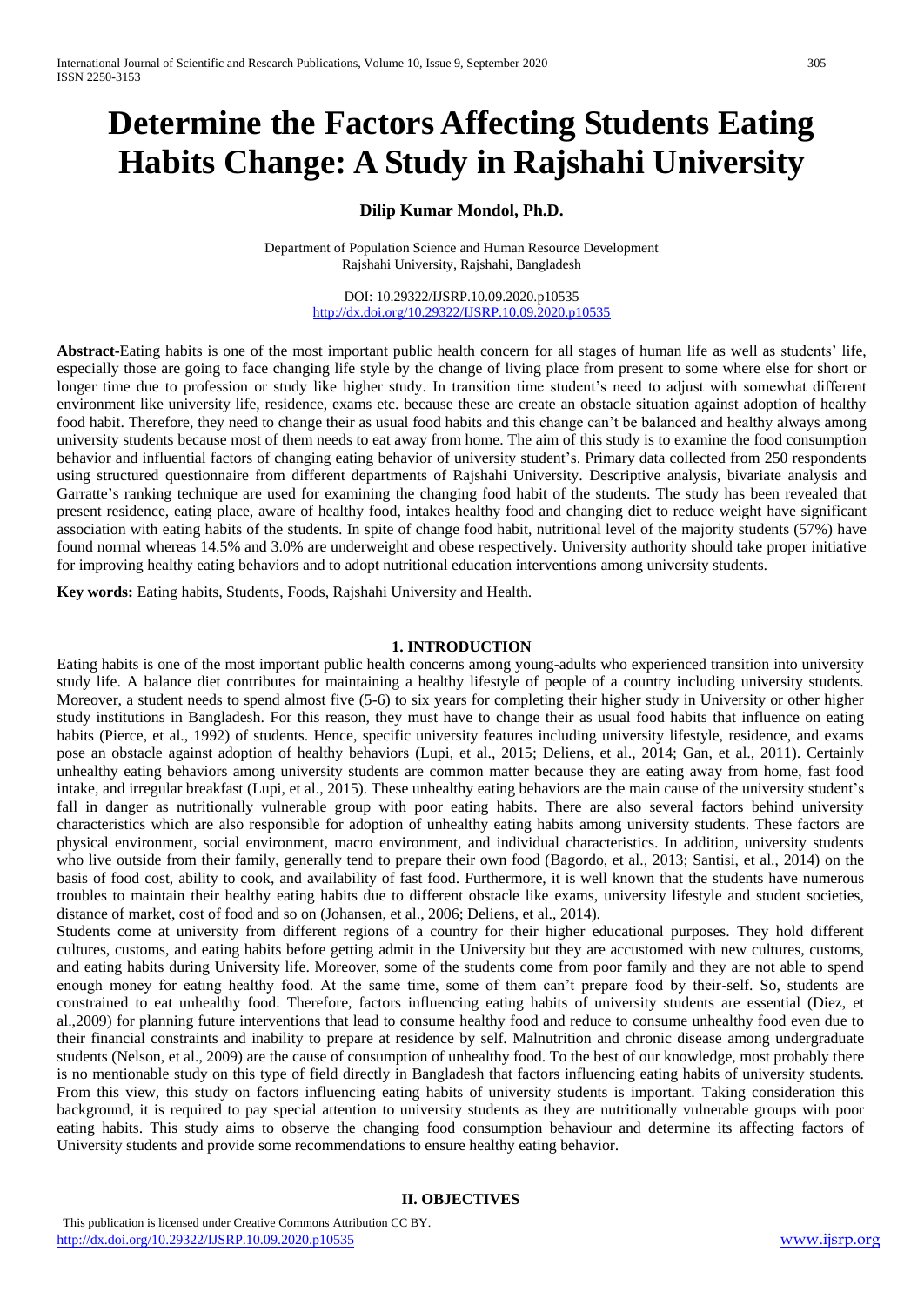International Journal of Scientific and Research Publications, Volume 10, Issue 9, September 2020 306 ISSN 2250-3153

The objectives of this study are as follows:

- to observe the students eating habit change and awareness about healthy food taking behavior during university study life,
- to evaluate the foods and beverages consumption behavior and measure nutritional level of the students during university study life and
- to examine the association of different influential factors with food habit change after admission in university of the students.

## **III. DATA AND METHODOLOGY**

According to the intention of the study factors influential changing eating habits of the students, this study considered students as respondent who have at least one year study experience in present university. A total of 250 respondents data are collected using purposive sampling method from the different departments of Rajshahi University. Structured questionnaire is used for data collection through direct interview. Descriptive and bivariate analyses are used to explore the association of different influential factors of changing eating habits after admission in university. Along with Garratt's ranking technique is used for measure the changing eating habits and BMI is used for nutritional status measure. All techniques are analyzed through Statistical Packages for Social Sciences (SPSS) version 22.

## **A. Garratt's ranking technique**

Garrett's ranking technique (Dhanavandan, 2016) is used to find out the most significant influential factors of the respondent's changing food habit behavior. Purposes of this method, respondents have been asked to assign the rank for all factors and the outcome of such ranking has been converted into score value with the help of the following formula:

*j ij N Percent position*  $=\frac{100(R_{ij}-0.5)}{N}$ ; Where,  $R_{ij}$  = Rank given for the *ith* variable by *jth* respondents;  $N_j$  = Number of

## variable ranked by  $j$ th respondents

With the help of Garrett's Table, the estimated percent position is converted into scores. Thereafter, the scores of each individual are used to calculate the total value of scores and mean values of score. The factors having highest mean value is considered to be the most important factor.

## **B. Measurement of nutritional status**

Body mass index (BMI) is the indicator of body fitness that indicates underweight, normal weight, over weight and obesity. It is a number that shows body weight adjust for height. For South Asian population the suggested BMI ( $kg/m<sup>2</sup>$ ) cut-offs are underweight  $(\leq 18.5)$ , normal weight (18.5-23), over weight (23-27.5), obesity ( $\geq$ 27.5). BMI is calculated by dividing a person's weight in kg by the square of his/her height in meters.

$$
BMI = \frac{Weight(kg)}{Height^{2}(m)}
$$

## **IV. RESULT**

## **A. Socioeconomic and Demographic Background**

Out of total the respondents, male and female students are 62.4% and 37.6% respectively. Average age of the respondents is 22.13 years. From Figure 1 it is found that about 39.5% respondents are from fourth year and 20%, 28% and 12.5% are from second, third and masters. Among them only 11.6% are married. Most of the respondents (89.0%) are being into Islam and 10.5% from Hindu and only 0.5% others.



Table 1 contains that about 26.0% respondent's monthly family income is very low and 26.4%, 24.0% and 23.6% are low, medium and high respectively. It is found that about 24.4% respondents father are highly educated and 16.0%, 21.6% and 10.4% are primary, SSC, and HSC respectively. On the other hand, about 34.8% respondents mother's educational qualification is primary and 21.6%, 11.2% and 6.8% are SSC, and HSC and higher respectively. About 88.0% respondents mother are housewife who are not engage other occupation and about 7.6% are employees and rest of them are involved in other activities. Whereas, about 30.4% respondent's father are engaged in agriculture and about 18.0%, 23.2% and 24.4% are labour, businessman, and employees respectively (Table 1). It is seen from Table 1 that majority respondents (84.0%) live without family and only 16.0% live with family. In case of the present residence, about 57.6% respondents stay in University hall and 36.4% in mess and only 6.0% in other places. It is also found that majority respondents (66.8%) lived in village. About 9.2%, 10.0% and 14.0% are lived in divisional town, district town and Upozilla respectively.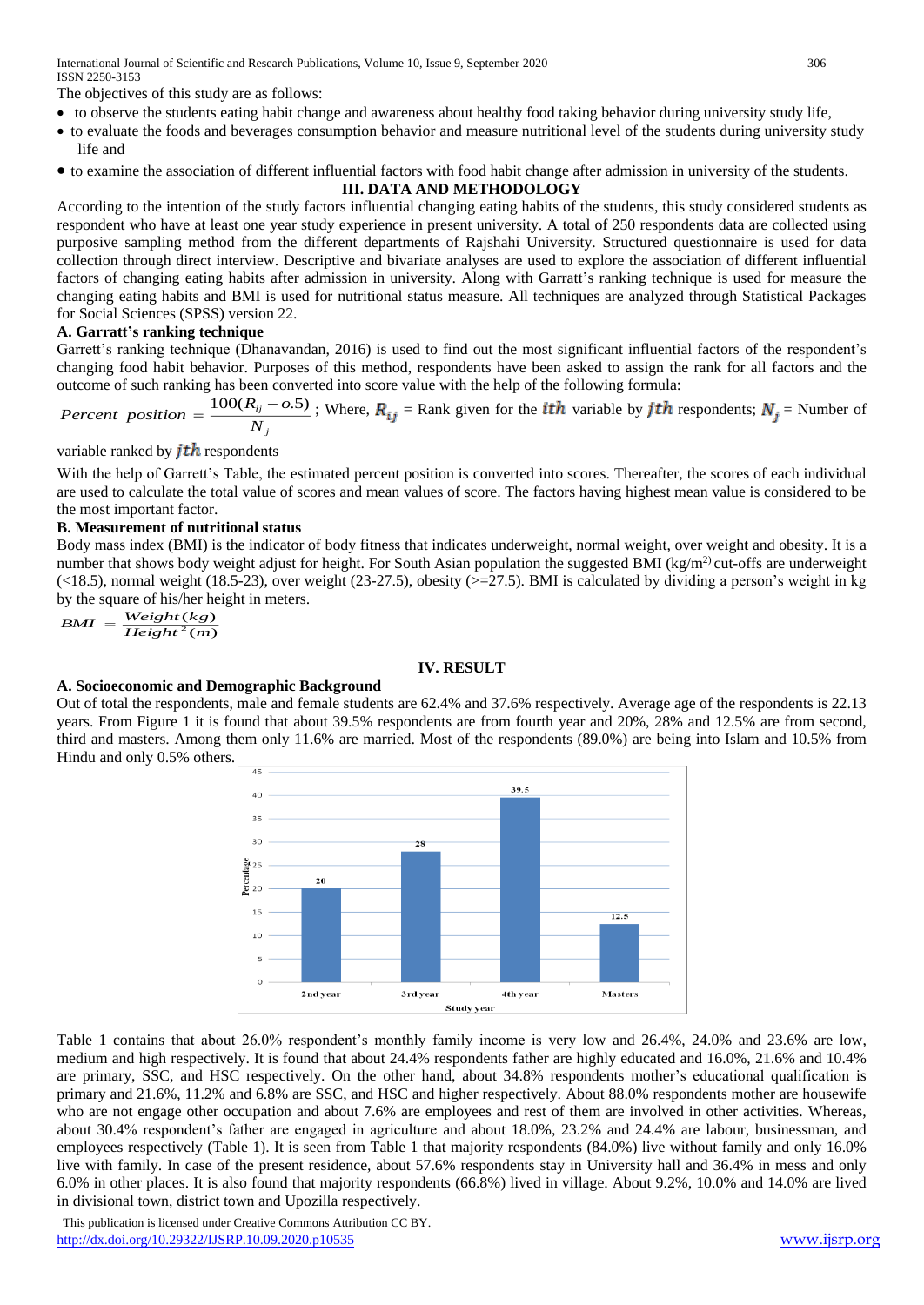| <b>Background</b>          | Frequency | $\%$ | Background                        | Frequency      | $\%$ |
|----------------------------|-----------|------|-----------------------------------|----------------|------|
| characteristics            |           |      | characteristics                   |                |      |
| <b>Sex</b>                 |           |      | <b>Marital status</b>             |                |      |
| Male                       | 156       | 62.4 | Unmarried                         | 221            | 88.4 |
| Female                     | 94        | 37.6 | Married                           | 29             | 11.6 |
| Age                        |           |      | Lives family or not               |                |      |
| $>22$ yrs                  | 159       | 63.6 | With Family                       | 40             | 16.0 |
| $22+$                      | 91        | 36.4 | <b>Without Family</b>             | 210            | 84.0 |
| <b>Permanent residence</b> |           |      |                                   |                |      |
| Divisional Town            | 23        | 9.2  | <b>Present residence</b>          |                |      |
| <b>District Town</b>       | 25        | 10.0 | University Hall                   | 144            | 57.6 |
| Upozilla Town              | 35        | 14.0 | <b>Mess</b>                       | 91             | 36.4 |
| Village                    | 167       | 66.8 | Others                            | 15             | 6.0  |
| <b>Education of Father</b> |           |      |                                   |                |      |
| <b>Illiterate</b>          | 51        | 20.4 | Mother's occupation<br>Housewives |                |      |
| Primary                    | 40        | 16.0 | <b>Business</b>                   | 220            | 88.0 |
| <b>SSC</b>                 | 54        | 21.6 |                                   | 8              | 3.2  |
| <b>HSC</b>                 | 26        | 10.4 | Employee                          | 19             | 7.6  |
| Higher                     | 61        | 24.4 | Others                            | 3              | 1.2  |
| <b>Father's occupation</b> |           |      |                                   |                |      |
| Labour                     | 45        | 18.0 | <b>Income per Month</b>           |                |      |
| Agriculture                | 76        | 30.4 | Very low                          | 65             | 26.0 |
| <b>Businessman</b>         | 58        | 23.2 | Low                               | 66             | 26.4 |
| Employee                   | 61        | 24.4 | Medium                            | 60             | 24.0 |
| Others                     | 10        | 4.0  | High                              | 59             | 23.6 |
| <b>Education of Mother</b> |           |      |                                   |                |      |
| Illiterate                 | 64        | 25.6 |                                   |                |      |
| Primary                    | 87        | 34.8 | Religion                          |                |      |
| <b>SSC</b>                 | 54        | 21.6 | Islam                             | 222            | 88.8 |
| <b>HSC</b>                 | 28        | 11.2 | Hindu                             | 26             | 10.4 |
| Higher                     | 17        | 6.8  | Others                            | $\overline{c}$ | 0.8  |

**Table 1:** Percentage distribution of the socio-economic variables of the respondents

**Note:** Very low= >11000.00 Tk., Low= 11000.00-20000.00 Tk., Meidum= 20001.00-30000.00 Tk. and High= 30001.00= Tk.

## **B. Comparative Food Choice and Eating Habits before and after University admission**

It is found that about 80.8% respondents take their breakfast daily, 8.4% and 10.8% take 1-3 and 4-6 days in a week respectively before admission in university (Table 2). On the other hand, in case of after admission in university, about 54.0% respondents take breakfast daily, 29.2% and 16.8% takes 1-3 and 4-6 days in week respectively. It is seen from Table 2 that about 87.2% respondents take their lunch daily and 3.6% and 9.2% take 1-3 and 4-6 days in a week respectively before admission in university. Whereas, after admission in university, the daily lunch taking habit decrease as 77.6% and 6.44% and 16.0% takes 1-3 and 4-6 days in week respectively.

Out of the total 250 respondents, about 83.2% take their dinner daily and 4.4% and 12.4% take 1-3 and 4-6 days in a week respectively before admission in university (Table 2). On the other hand, after admission in university, daily dinner taking has decreased as 74.0% and about 6.0% and 20.0% take 1-3 and 4-6 days in week respectively. The study reveals that about 12.0% respondents take outside food daily before admission in university but after admission in university it increases as 23.6%. Before university admission, about 45.6% and 8.0% take outside food 1-3 and 4-6 days in a week respectively, whereas after admission in university, about 45.6% and 15.2% take outside food 1-3 and 4-6 days in a week respectively (Table 2). Again Table 2 shows that about 34.4% respondents didn't eat outside food before admission in university and 15.6% don't eat outside food after. Again, it is observed that about 10.4% respondents smoked daily before admission in university but after it becomes 13.6%. Again, about 5.6% and 4.8% students smoked 1-3 and 4-6 days in a week respectively before admission in university, whereas after admission in university it becomes 6.0% and 4.0% smoked 1-3 and 4-6 days in a week respectively. It is also found that about 79.2% didn't smoke before admission in university but it becomes 76.4% after admission in university.

| Table 2: Percentage distribution of characteristics of food choice and eating habits of the respondents |  |  |  |  |  |
|---------------------------------------------------------------------------------------------------------|--|--|--|--|--|
|                                                                                                         |  |  |  |  |  |

|                      | <b>Before admission in university</b> |      | After admission in university |      |
|----------------------|---------------------------------------|------|-------------------------------|------|
| <b>Eating habits</b> | Frequency                             |      | Frequency                     |      |
| <b>Breakfast</b>     |                                       |      |                               |      |
| Daily                | 202                                   | 80.8 | 135                           | 54.0 |
| $-3$                 |                                       | 8.4  | 73                            | 29.2 |
| 4-ი                  |                                       | 10.8 |                               | 16.8 |

 This publication is licensed under Creative Commons Attribution CC BY. <http://dx.doi.org/10.29322/IJSRP.10.09.2020.p10535> [www.ijsrp.org](http://ijsrp.org/)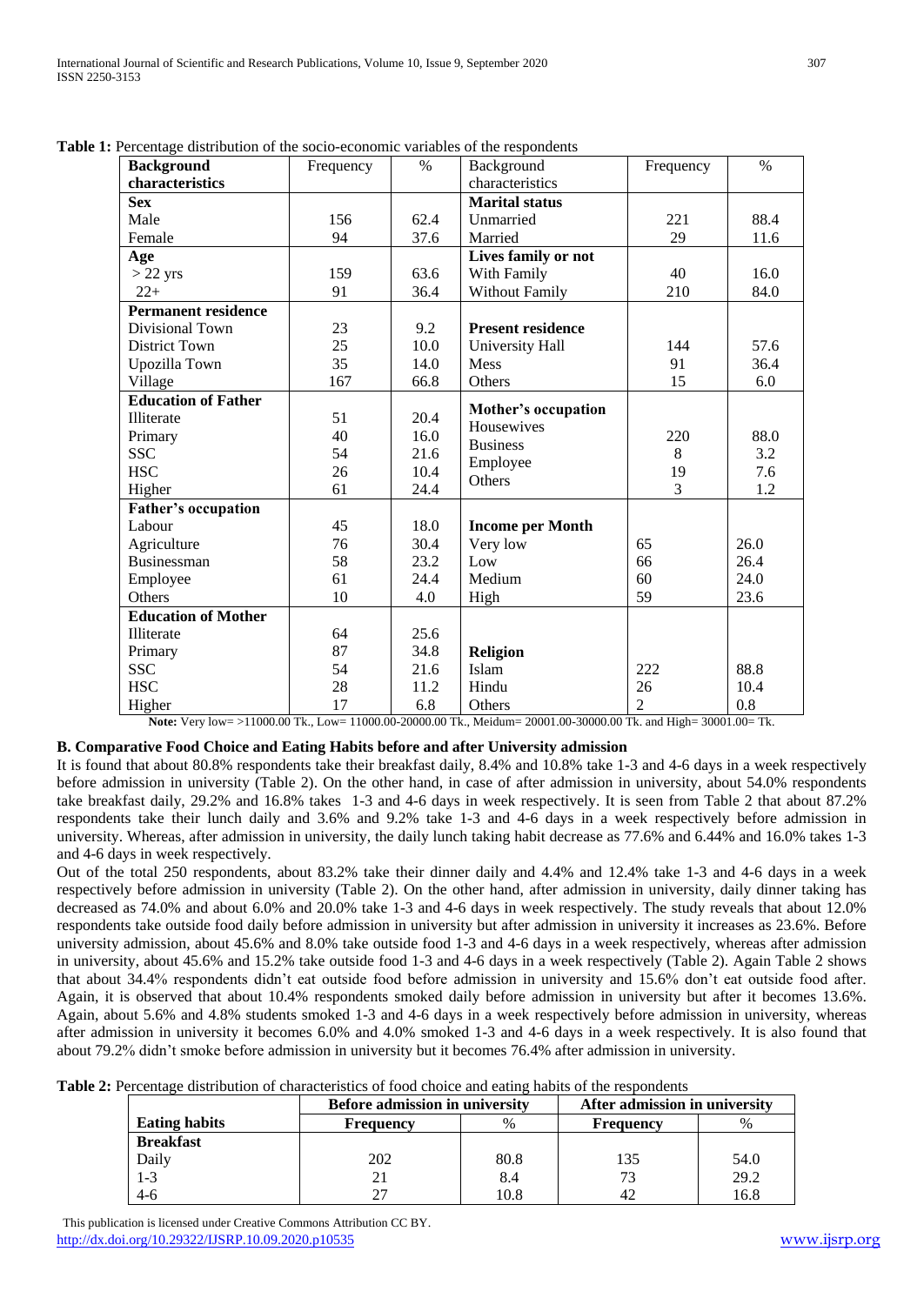| د ب                      |     |      |     |      |
|--------------------------|-----|------|-----|------|
| Lunch                    |     |      |     |      |
| Daily                    | 218 | 87.2 | 194 | 77.6 |
| $1 - 3$                  | 9   | 3.6  | 16  | 6.4  |
| $4 - 6$                  | 23  | 9.2  | 40  | 16.0 |
| <b>Dinner</b>            |     |      |     |      |
| Daily                    | 208 | 83.2 | 185 | 74.0 |
| $1 - 3$                  | 11  | 4.4  | 15  | 6.0  |
| $4 - 6$                  | 31  | 12.4 | 50  | 20.0 |
| Outside food habit       |     |      |     |      |
| Never                    | 86  | 34.4 | 39  | 15.6 |
| Daily                    | 30  | 12.0 | 59  | 23.6 |
| $1-3$ day                | 114 | 45.6 | 114 | 45.6 |
| $4-6$ day                | 20  | 8.0  | 38  | 15.2 |
| <b>Smoking in a week</b> |     |      |     |      |
| Never                    | 198 | 79.2 | 191 | 76.4 |
| Daily                    | 26  | 10.4 | 34  | 13.6 |
| 1-3 days                 | 14  | 5.6  | 15  | 6.0  |
| 4-6 days                 | 12  | 4.8  | 10  | 4.0  |

# **C. Awareness of Healthy Food**

Table 3 reveals that about 69.2% respondents like homemade food. Among homemade food chooser, about 36.4% self-cook, 23.2% together (2-4 persons) and 9.6% together more than 4 persons. About 38.4% respondents take food in their residence and 20.0% canteen and 13.6% hotel/restaurant. It is found that about 53.6% respondents don't like to change diet for reducing their body weight. From Figure 2, it is seen that the majority respondents (74.4%) are aware about touch food in the outdoor. Among the total respondents, about 72.8% are aware about fatty food but 27.2% aren't. About 82.4% are aware about healthy food. About 77.2% takes healthy food but 22.8% don't take. The study reveals that about 42.0% respondents spend more than 500 Tk. for food per week, whereas 34% spend 400-500 Tk. and 22.5% less than 400 Tk. It is observed that about 50.8% respondents take allergies contaminated food and 49.2% don't. It is found that about 72.4% avoid salty food but 27.5% don't. It is also observed that about 52.4% respondents never exercise during university study period, whereas only 32.0% do exercise 1-3 days and 15.6% equal or greater than 4 days in a week.



**Figure 2:** Respondents awareness about food healthy food

| Table 3: Percentage distribution of the respondent's health awareness and take healthy food during university study life |  |  |  |
|--------------------------------------------------------------------------------------------------------------------------|--|--|--|
|                                                                                                                          |  |  |  |

| <b>Characteristics</b>       | <b>Frequency</b> | $\frac{6}{6}$ | <b>Characteristics</b>       | Frequency | $\frac{0}{0}$ |
|------------------------------|------------------|---------------|------------------------------|-----------|---------------|
| Do you like home made food   |                  |               | <b>Aware of healthy food</b> |           |               |
| Yes                          | 131              | 52.4          | N <sub>0</sub>               | 44        | 17.6          |
| N <sub>0</sub>               | 119              | 47.6          | Yes                          | 206       | 82.4          |
| Prepare meals together       |                  |               |                              |           |               |
| 1 persons                    | 91               | 36.4          | <b>Intakes healthy food</b>  |           |               |
| 2-4 persons                  | 58               | 23.2          | N <sub>0</sub>               | 57        | 22.8          |
| $4+$ persons                 | 24               | 9.6           | Yes                          | 193       | 77.2          |
| <b>Eating Place</b>          |                  |               |                              |           |               |
| Canteen                      | 50               | 20.0          | Spend money for food         |           |               |
| Own Cooking                  | 96               | 38.4          | $<$ 400                      | 60        | 24.0          |
| Hotel/Restaurant             | 34               | 13.6          | 400-500                      | 85        | 34.0          |
| Home                         | 70               | 28.0          | $\geq 500$                   | 105       | 42.0          |
| Change diet to reduce weight |                  |               | <b>Allergies from food</b>   |           |               |
| N <sub>0</sub>               | 134              | 53.6          | N <sub>0</sub>               | 123       | 49.2          |
| Yes                          | 116              | 46.4          | Yes                          | 127       | 50.8          |
| Aware outdoor touch food     |                  |               | <b>Avoid salty food</b>      |           |               |
| N <sub>0</sub>               | 64               | 25.6          | N <sub>0</sub>               | 69        | 27.6          |
| Yes                          | 186              | 74.4          | Yes                          | 181       | 72.4          |
| <b>Exercise in a week</b>    | 131              | 52.4          |                              | 68        | 27.2          |

 This publication is licensed under Creative Commons Attribution CC BY. <http://dx.doi.org/10.29322/IJSRP.10.09.2020.p10535> [www.ijsrp.org](http://ijsrp.org/)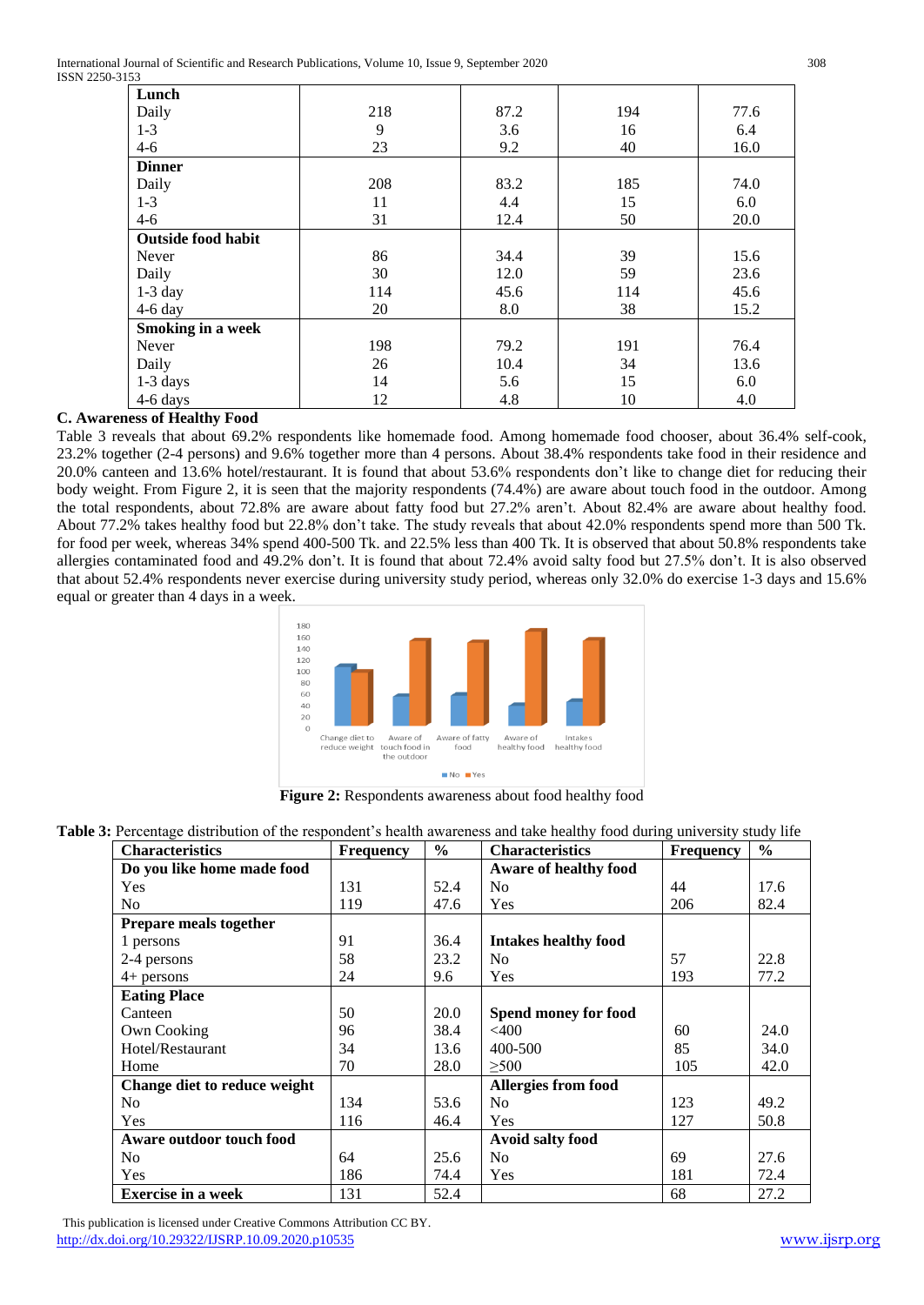| Never                     | 80  | 32.0 | <b>Aware fatty food</b> | 182 | 72.8 |
|---------------------------|-----|------|-------------------------|-----|------|
| $1-3$ day                 | 39  | 15.6 | No                      |     |      |
| $\geq$ 4 day              |     |      | Yes                     |     |      |
| <b>Distance of Market</b> |     |      |                         |     |      |
| $<$ 1 km                  | 173 | 69.2 |                         |     |      |
| $1-2$ km                  | 47  | 18.8 |                         |     |      |
| $>2$ km                   | 30  | 12.0 |                         |     |      |

# **D. Eating Habits during Examination/Classes**

It is seen in Figure 3 that about 63.6% take breakfast at home/hall, whereas 16.8% and 19.6% at hotel/restaurant and canteen during exam/classes respectively. It is also found that about 70.4% respondent's take lunch at home/hall, 15.6% hotel/restaurant and 14.0% canteen during exam/classes. On the other hand, in case of dinner, about 74.8% home/hall, 11.6% hotel/restaurant and 13.6% canteen.



**Figure 3:** Respondents eating habits and place during class/exam

# **E. Foods and Beverages Consumption Behaviour**

Figure 4 contains that about 43.0% respondents eat green salad 1-3 times in a week and 7.5% 4-6 times, whereas 41.5% don't eat green. In case of fruits, the majority respondents (59.0%) eat 1-3 times in a week. It is also found that majority of the respondents (40.0%) take tea more than 7 times in week. The study reports that about 16.0% respondents don't eat vegetables for a single time in a week. In case of milk, about 38.5% respondents drink milk 1-3 times in week, whereas 37.5% don't drink milk for once in a week.



Figure 4: Consumption of food and beverages of the respondents

The Table 5 contains the factors influential food chart of the respondents. It is found that average 36.324 respondents like to make their food chart using types of food choice as prime factor and taste is considered as second influential factor (average 32.944). On the other hand, average 29.200 consider food cost, average 29.024 consider food quality and only average 13.272 consider daily routine.

**Table 5:** Garratt's ranking score of the factors influential food chart of the respondents

| which all continues a tentitive about at the terminal third, the tenth to all attack at the two attention |                    |                   |         |  |  |  |  |
|-----------------------------------------------------------------------------------------------------------|--------------------|-------------------|---------|--|--|--|--|
| Influential factors of food chart                                                                         | <b>Total score</b> | Garrett's ranking | Average |  |  |  |  |
| <b>Types of food choice</b>                                                                               | 9081               |                   | 36.324  |  |  |  |  |
| <b>Taste</b>                                                                                              | 8236               |                   | 32.944  |  |  |  |  |
| Food cost                                                                                                 | 7300               |                   | 29.200  |  |  |  |  |
| <b>Food quality</b>                                                                                       | 7256               |                   | 29.024  |  |  |  |  |

 This publication is licensed under Creative Commons Attribution CC BY. <http://dx.doi.org/10.29322/IJSRP.10.09.2020.p10535> [www.ijsrp.org](http://ijsrp.org/)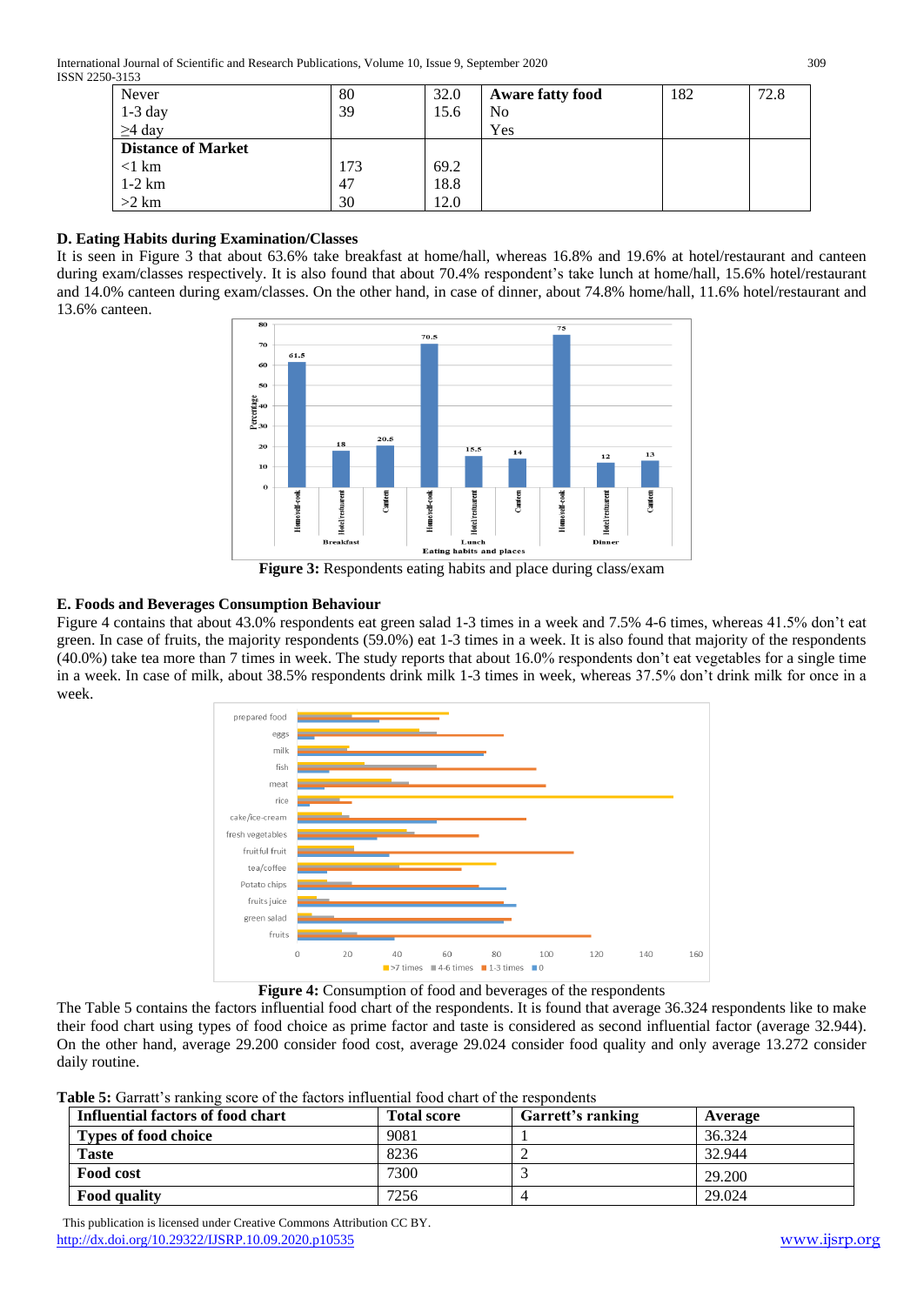International Journal of Scientific and Research Publications, Volume 10, Issue 9, September 2020 310

| 221<br>$\sim$<br>$\sim$<br>$\overline{\phantom{a}}$<br>$    -$ | <b>ISSN</b><br>.<br>- |      |  |
|----------------------------------------------------------------|-----------------------|------|--|
|                                                                | --                    | ししょし |  |

Again, in case of food information sources, average 38.884 respondents like to consider doctor's suggestion as main source (Table 6). On the other hand, internet consider as the second food information sources (average 35.344), family members (average 35.088) as third, TV fourth (average 30.608) but university training (average 13.272) and leaflet (average 13.260) are fifth and sixth respectively.

| <b>Source of Food Information</b> | <b>Total Score</b> | <b>Garrett Ranking</b> | Average |
|-----------------------------------|--------------------|------------------------|---------|
| <b>Doctor</b>                     | 9721               |                        | 38.884  |
| <b>Internet</b>                   | 8836               | ∠                      | 35.344  |
| <b>Family</b>                     | 8772               |                        | 35.088  |
| TV                                | 7652               | 4                      | 30.608  |
| <b>Varsity training</b>           | 3318               |                        | 13.272  |
| Leaflet                           | 3315               | h                      | 13.260  |

**Table 6:** Garratt's ranking score of food information sources of the respondents

## **F. Nutritional Level Measure**

From Figure 4 it is found that about 57.0% respondent's nutritional level are normal and 22.0% and 14.5% are overweight and underweight respectively. On the other hand, only 3.0% respondent's nutritional level is found obesity.



**Figure 5:** Percentage distribution of the respondent's nutritional level

#### **G. Determinants the Association of the Socioeconomic, Demographic and Healthy Food Related Factors with Changing Food Habits of Respondents**

It is found that about 47.0% male and 27.5% female respondents change eating habits after admission in university and association between sex and eating habits is not significant. In case of religious, it is observed that about 64.0% Muslim and 10.0% Hindu respondent change their eating habits after admission in university. Association between religious and change eating habits is not significant. From Table 7 it is found that about 67.0% respondents come from village, 13.5% Upozila, 10.0% district and only 9.0% divisional city are change their food habit after admission in university. Again, it is found that about 66.5% respondents change eating habit who live without family and only 8.0% who live with family. A significant association has found  $(p=0.001)$  between present residence and eating habits after admission in university. Again it reveals that about 46.0% respondents of university hall, 20.0% mess and only 5.0% other residence are change their eating habits respectively and present residence has significant (p=0.001) association with change eating habits.

It is revealed that association between like eating self-cook food and changing eating habits after admission in university significant ( $p=0.000$ ). A significance ( $p=0.003$ ) association is found between aware of healthy food and changing eating habits after admission in university. Again it is found that the association of take healthy food with changing eating habits after admission in university is significant  $(0.000)$ . Again a significant association  $(p=0.002)$  is found between changing diet for reducing weight and changing eating habits after admission in university. There is no significant association of awareness of touches food at outside and fatty food with changing eating habits after admission in university.

**Table 7:** Association of the socio-economic and food choice related factors with changing food habits of the respondents after admission in University

| <b>Background</b><br><b>Characteristics</b> | Changing eating habits after<br>admission in university |             | <b>Background</b><br><b>Characteristics</b> |              | admission in university | Changing eating habits after |               |
|---------------------------------------------|---------------------------------------------------------|-------------|---------------------------------------------|--------------|-------------------------|------------------------------|---------------|
|                                             | No(%)                                                   | Yes $(\% )$ | Total $(\% )$                               |              | $\text{No}(\%) $        | Yes $(\% )$                  | Total $(\% )$ |
| <b>Sex</b>                                  |                                                         |             |                                             | Food prepare |                         |                              |               |
| Male                                        |                                                         |             |                                             | together     | 9.4                     | 43.5                         | 52.9          |
| Female                                      | 15.5                                                    | 47.0        | 62.5                                        |              | 7.2                     | 26.1                         | 33.3          |
|                                             | 10.0                                                    | 27.5        | 37.5                                        | $2 - 4$      | 5.1                     | 8.7                          | 13.8          |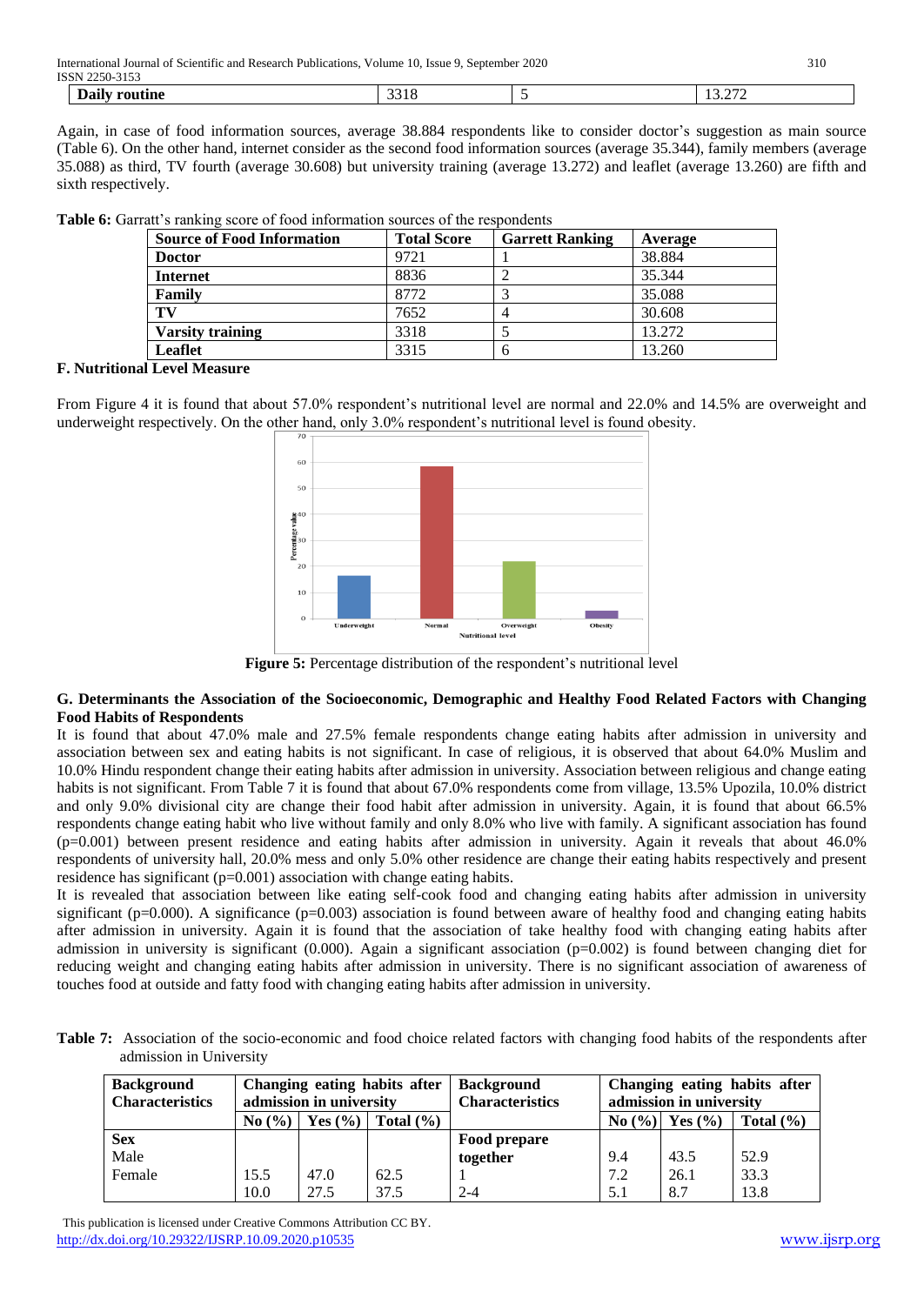|                         |      |      |      | $4+$                      |      |      |      |
|-------------------------|------|------|------|---------------------------|------|------|------|
| Age                     |      |      |      | <b>Aware of healthy</b>   |      |      |      |
| $\geq$ 22 years         |      |      |      | food**                    |      |      |      |
| $22+ years$             | 18.5 | 45.0 | 63.5 | N <sub>0</sub>            | 1.0  | 16.5 | 17.5 |
|                         | 7.0  | 29.5 | 36.5 | Yes                       | 24.5 | 58.0 | 82.5 |
| Religion                |      |      |      | <b>Take healthy</b>       |      |      |      |
| Islam                   | 25.0 | 64.0 | 89.0 | food***                   |      |      |      |
| Hindu                   | 0.5  | 10.0 | 10.5 | N <sub>o</sub>            | 5.5  | 15.5 | 21.0 |
| Others                  | 0.0  | 0.5  | 0.5  | Yes                       | 16.0 | 58.5 | 74.5 |
|                         |      |      |      | <b>Cost for food</b>      |      |      |      |
| <b>Marital Status</b>   |      |      |      | $\geq$ 400.00 Tk          | 4.6  | 18.3 | 22.8 |
| Unmarried               | 23.0 | 65.5 | 88.5 | 400.00-500.00Tk.          | 10.7 | 23.9 | 34.5 |
| Married                 | 2.5  | 9.0  | 11.5 | $500.00 + Tk.$            | 9.6  | 33.0 | 42.6 |
| <b>Permanent</b>        |      |      |      |                           |      |      |      |
| residence               |      |      |      | <b>Distance of Market</b> |      |      |      |
| Divisional Town         | 3.0  | 6.0  | 9.0  | $>1$ km                   |      |      |      |
| <b>District Town</b>    | 3.0  | 7.0  | 10.0 | $1-2$ km                  | 17.7 | 51.0 | 68.7 |
| Upozilla Town           | 4.5  | 9.0  | 13.5 | $2 + km$                  | 5.6  | 13.6 | 19.2 |
| Village                 | 15.0 | 52.0 | 67.0 |                           | 2.5  | 9.6  | 12.1 |
| <b>Residence with</b>   |      |      |      | <b>Change diet to</b>     |      |      |      |
| family or not**         |      |      |      | reduce weight**           |      |      |      |
| With Family             | 8.0  | 8.0  | 16.0 | No                        | 13.0 | 38.5 | 51.5 |
| Without Family          | 17.5 | 66.5 | 84.0 | Yes                       | 10.5 | 36.0 | 46.5 |
| <b>Present</b>          |      |      |      |                           |      |      |      |
| residence**             |      |      |      | <b>Aware of touch</b>     |      |      |      |
| <b>University Hall</b>  | 11.5 | 46.0 | 57.5 | food at outside           |      |      |      |
| Mess                    | 7.0  | 20.0 | 27.0 | N <sub>0</sub>            | 7.0  | 18.5 | 25.5 |
| Others                  | 1.0  | 5.0  | 6.0  | Yes                       | 18.5 | 55.5 | 74.0 |
| <b>Monthly Family</b>   |      |      |      |                           |      |      |      |
| <b>Income</b>           |      |      |      |                           |      |      |      |
| Very low                | 6.8  | 20.4 | 27.2 | Aware of fatty food       |      |      |      |
| Low                     | 5.8  | 19.9 | 25.7 | No                        |      |      |      |
| Medium                  | 4.7  | 18.3 | 23.0 | Yes                       | 6.0  | 20.5 | 26.5 |
| High                    | 8.4  | 15.7 | 24.1 |                           | 19.5 | 53.0 | 72.5 |
| <b>Eating Place*</b>    |      |      |      |                           |      |      |      |
| Canteen                 | 3.5  | 14.5 | 18.0 |                           |      |      |      |
| Self-cook               | 7.5  | 31.0 | 38.5 | <b>Allergies for food</b> |      |      |      |
| Hotel/restaurant        | 2.5  | 11.0 | 13.5 | No                        | 11.0 | 38.0 | 49.0 |
| Home                    | 11.0 | 16.0 | 27.0 | Yes                       | 14.5 | 36.0 | 50.5 |
| <b>Eating self-cook</b> |      |      |      |                           |      |      |      |
| $food***$               |      |      |      | Avoid salty food          |      |      |      |
| N <sub>o</sub>          | 12.0 | 34.5 | 46.5 | N <sub>o</sub>            | 8.0  | 19.5 | 27.5 |
| Yes                     | 11.0 | 40.0 | 51.0 | Yes                       | 17.5 | 55.0 | 72.5 |

**Note**: level of significance, \*\*\* indicate 0.000; \*\* indicate 0.005 and \* indicate 0.05' Very low= >11000.00 Tk., Low= 11000.00-20000.00 Tk., Medium= 20001.00-30000.00 Tk. and High= 30001.00= Tk.

## **V. DISCUSSION**

A large number of students comes from different regions of Bangladesh and gathers together for educational purposes in Rajshahi University. It is known that different regions and religion habituated with different types and tested of food but after admission in university they need to change food types and behavior. For this reason, they face big trouble to adjust or maintain good health in University. Moreover, University atmosphere and freedom of food choice influence on their change eating habits that may impact on health. The present study intends to investigate the factors influencing changing eating habits of the University students. Study findings suggest that some of the students are not able to maintain time for taking breakfast, lunch and dinner after admission in University. It may be due to stay far from their family, different life style in University, living with friend and availability of favorable types of food and unable to manage time to eat and similar with previous studies (Kabir, et al., 2018; Bagordo, et al., 2013). There are several factors like University characteristics, physical environment, social environment, individual characteristics and living away from home are responsible for adoption of unhealthy outside food among University students. Present study also reveals that eating outside unhealthy food behavior has increased among a large number of the students after admission in University and it similar with previous study (Diez, et al., 2009; Johansen, et al., 2006; Deliens, et al., 2014). In concordance with the previous studies (Johansen, et al., 2006; Deliens, et al., 2014; Kabir, et al., 2018), the present study shows

 This publication is licensed under Creative Commons Attribution CC BY. that most of the students are aware for their eating habits and food intake nevertheless, a large number of students are not able to maintain their proper and healthy dietary chart because of numerous trouble like exams, University lifestyle, students society, distance of market cost of food and so on. From the analysis of this study, it is found that students residence with family or not,

<http://dx.doi.org/10.29322/IJSRP.10.09.2020.p10535> [www.ijsrp.org](http://ijsrp.org/)